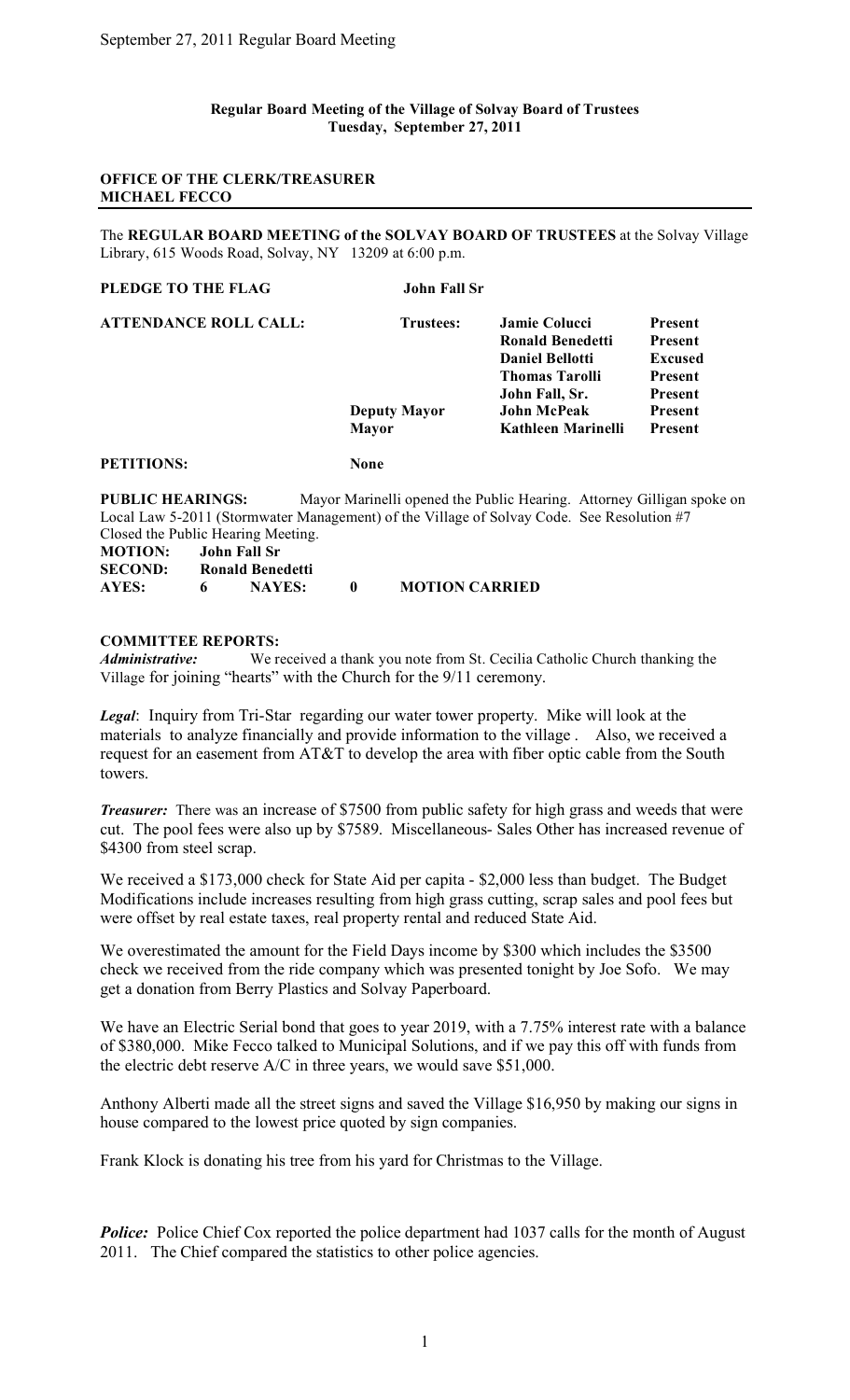There is also other revenue from the Police department. – They "booted"(parking boot) a pick up truck with \$1900 in fines. Another \$1600 was owed in fines for a car that was also booted. They both were owned by the same person. The pick up truck is impounded and is in negotiations. The owner will be charged \$600 to pick it up as well as storage fees. He no longer owns the car.

Two police conferences were cancelled and the police department saved \$1400.

Donald Craven and Bill Fougnier will resign from the part time positions in the police department.

*Electric:* Ronald Benedetti reported for John Montone that there will be outages in the Village. The news media will be contacted of the outages to alert the residents and it will be printed on the electric bills.

Joe Hawksby Sr, our new Assistant Electric Department Superintendent, will be at the next board meeting to meet the Mayor and Board of Trustees and will begin work on October 11, 2011.

*DPW/Highway:* John Fall Sr reported for Mark Cazzolli. FEMA should be sending money to the Village for damages from the flood in April 2011. The Highway Department is getting the plows and trucks ready for winter. Various projects were also discussed.

Mark Cazzolli and Sandy LoVine were complimented for their dedication and hard work with FEMA.

*Library:* Families took advantage of the programs the library offered over the summer. The library will have movies within the library at a relatively low cost and the community can show movies at the Library. Every Tuesday and Wednesday afternoon, movies will be shown after school at the library.

There was a discussion on ways to save money at the Library.

*Codes:* Si*x* properties were sited. The Fire Department and Police Department helped the Codes Department with property in the Village on various occasions.

Donna Taggart also reported that the rental properties are continuing to be inspected by the Code Officers.

## *Stormwater:* **Village of Solvay September 27, 2011 Regular Board Meeting Stormwater Report**

# **CNY Stormwater Coalition September 14, 2011 Meeting**

The Year-4 Education and Outreach Assistance Program for 2012 was presented. Copies are to be distributed to Stormwater Committee members, Treasurer and Attorney for review. This program is not a Coalition initiative but is financed with an Environmental Project Fund grant. Cost has been averaging about \$3,500 a year for this service. Resolutions to participate in the program are due back to Central New York Regional Planning & Development Board (CNYRPDB) by December 1st.

Due to changes in the 2010 stormwater construction permit, some provisions of the local law the Village adopted are inconsistent with that permit that could create loopholes for developers and contractors. The Coalition has developed a list of those inconsistencies which will be forwarded to the Stormwater Committee and Attorney for their review. Revisions to our local law may be forthcoming.

A template for maintenance agreements for stormwater practices on private property was distributed. Copies to be distributed to Stormwater Committee and Attorney. Further refinement is expected from the Coalition's Technical Committee.

The Technical Committee continues to research the modeling requirements to meet the "No Net Increase in Pollutants of Concern" required by the current MS4 permit.

Municipal Facilities Assessment forms were distributed. These forms are used to tabulate and assess what stormwater management practices and pollution prevention measures are utilized by the Village. This self-assessment is required by the MS4 permit so I'll be meeting with Department heads who will need to perform this review.

## **Environmental Facilities Corporation Funding**

Applications for projects to be considered for Round 3 of the Green Innovation Grant Program (GIGP) are due October 31st. Green infrastructure practices to be implemented include,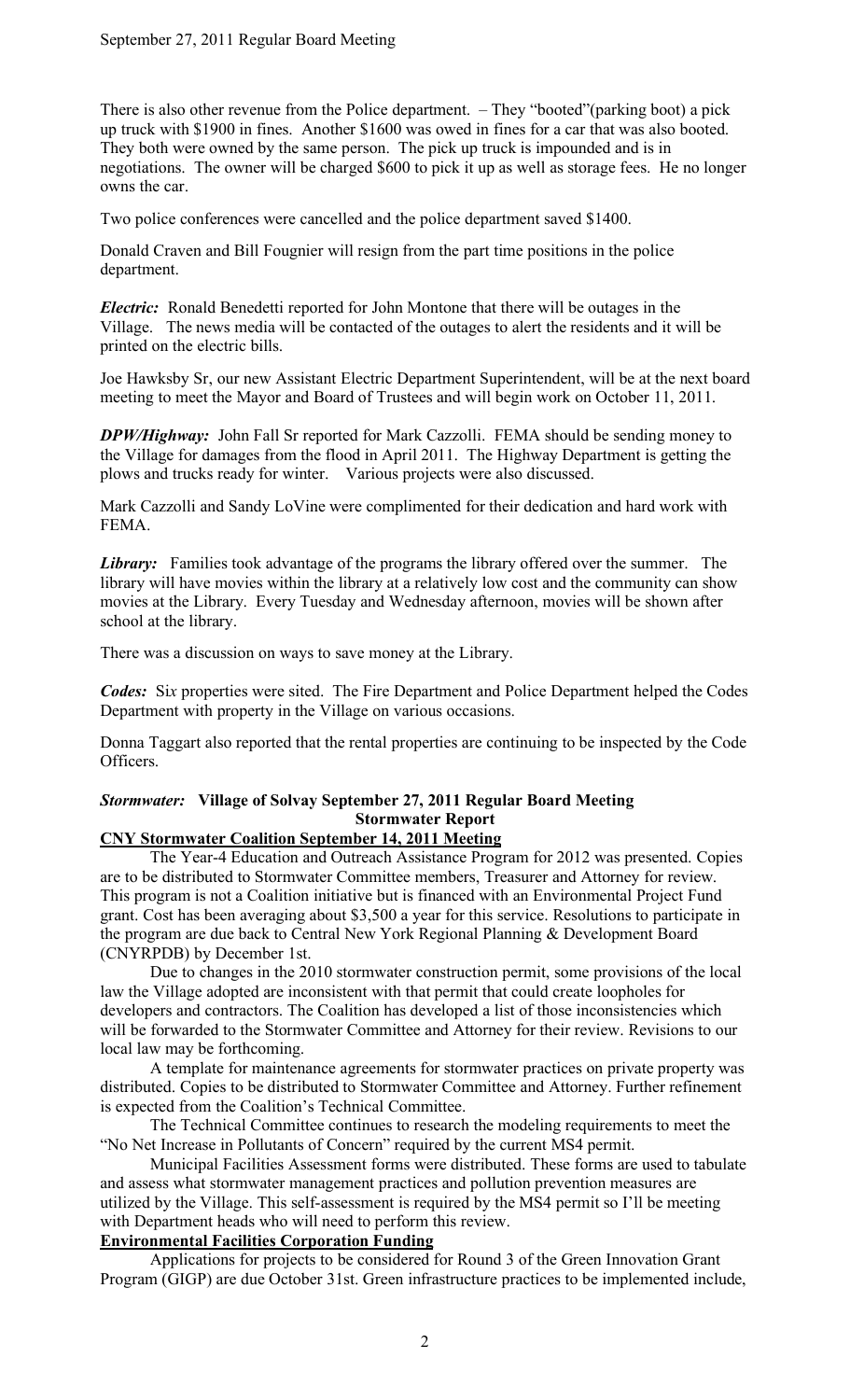but are not limited to: permeable pavement, bioretension, green roofs or walls, street trees and downspout disconnection. With the assistance of W-M Engineers, we're investigating possible projects to be applied for.

#### **RESOLUTIONS:**

- 1. Authorization from the Board to approve the minutes from the September 6, 2011 Special Meeting be accepted and the Reading of the Minutes be herewith dispensed. **MOTION: John Fall Sr SECOND: Ronald Benedetti AYES: 6 NAYES: 0 MOTION CARRIED**
- 2. Authorization from the Board to pay Costello, Cooney & Fearon, PLLC \$10,643.13 for services rendered for the month of August, 2011. **MOTION: John McPeak SECOND: John Fall Sr. AYES: 6 NAYES: 0 MOTION CARRIED**
- 3. Authorization from the Board to pay WM Engineers \$6,717.98 for services rendered for the month of August, 2011.

| <b>MOTION:</b>         | <b>Ronald Benedetti</b> |                        |   |                      |
|------------------------|-------------------------|------------------------|---|----------------------|
| <b>SECOND:</b>         | <b>John Fall Sr</b>     |                        |   |                      |
| <b>Roll call vote:</b> |                         | <b>Jamie Colucci</b>   |   | <b>Naye</b>          |
|                        |                         | Ronald Benedetti       |   | <b>Naye</b>          |
|                        |                         | <b>Daniel Bellotti</b> |   | <b>Excused</b>       |
|                        |                         | <b>Thomas Tarolli</b>  |   | Aye                  |
|                        |                         | John Fall, Sr.         |   | Aye                  |
|                        |                         | <b>John McPeak</b>     |   | <b>Naye</b>          |
|                        |                         | Kathleen Marinelli     |   | <b>Naye</b>          |
| <b>AYES:</b>           | 2                       | <b>NAYES:</b>          | 4 | <b>MOTION DENIED</b> |

4. Authorization from the Board of Trustees to approve

**WHEREAS**, the property described by the following tax map number(s) and located at the following address(s) is/are in the Village of Solvay, is/are owned by the following owner(s); and

**WHEREAS**, as the aforesaid property owner(s) allows the property to accumulate high weeds, brush, grass, trash, debris, or other matter, in a manner that is unhealthy, hazardous, or dangerous and in violation of Chapter 56; and

**WHEREAS**, the owner(s) was notified by certified mail and/or posted on site and a follow up revealed the violation still exists

**NOW**, be it resolved that the Village of Solvay Board shall authorize the property to be cut, trimmed, and removed by the Village Representatives, and all actual costs of work or services rendered at the direction of the Village Board, shall be assessed and collected in the same manner and time as the taxes levied on the premises.

|                | <b>STREET ADDRESS</b>   |               | <b>TAX MAP</b>    | <b>NAME OF OWNER</b>  |
|----------------|-------------------------|---------------|-------------------|-----------------------|
|                | 312 Hall Ave            |               | $010.-01-11.0$    | Mark Kosturik         |
|                | 330 First Street        |               | $007.-01-31.0$    | Wolfgang VonRanke     |
|                | 332 First Street        |               | $007.-01-26.0$    | Noodle Group LLC      |
|                | 334 First Street        |               | $007 - 01 - 32.0$ | Lottie Wisneski       |
|                | 210 Lamont Ave          |               | $010.-05-10.0$    | Mercedes Jones        |
|                | 113 Charles Ave         |               | $010.-09-09.0$    | Patrick LeBlanc       |
| <b>MOTION:</b> | Jamie Colucci           |               |                   |                       |
| <b>SECOND:</b> | <b>Ronald Benedetti</b> |               |                   |                       |
| <b>AYES:</b>   | 6                       | <b>NAYES:</b> |                   | <b>MOTION CARRIED</b> |

5. Authorization from the Board of Trustees to approve an amendment of Resolution #15 of the August 23, 2011 Regular Board Meeting which stated to hire Nancy Warner as a part time Library Clerk I at a rate of \$10.87 effective August 29, 2011 for the Solvay Library.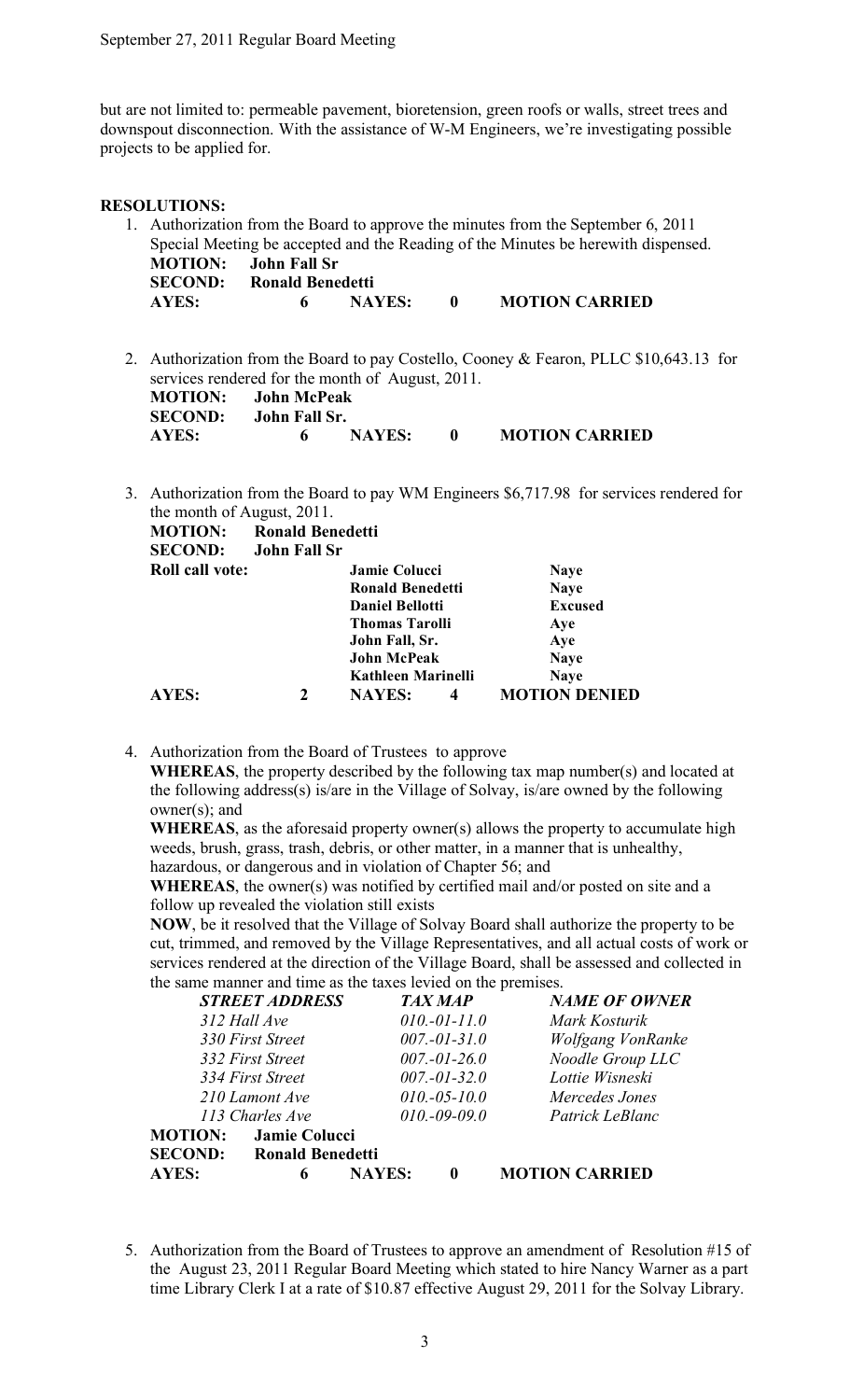The correct Resolution should state for the Board of Trustees to authorize to hire Nancy Warner as a part time Library Clerk I at a rate of \$10.67 effective August 29, 2011 for the Solvay Public Library.

**MOTION: John McPeak SECOND: Thomas Tarolli AYES: 6 NAYES: 0 MOTION CARRIED**

6. Authorization from the Board of Trustees to change the October Regular Meeting from Tuesday, October 25, 2011 to Tuesday, October 18, 2011 at the Solvay Public Library, 615 Woods Road, Solvay, NY 13209. **MOTION: Ronald Benedetti SECOND: Jamie Colucci AYES: 6 NAYES: 0 MOTION CARRIED**

### 7. RESOLUTION VILLAGE BOARD MEETING September 27, 2011

The following resolution was offered by John Fall Sr. , who moved its adoption, seconded by Jamie Colucci, to wit:

**WHEREAS,** pursuant to the provisions of the Municipal Home Rule Law, proposed Local Law No. D of 2011, titled "A Local Law Amending Chapter 134 (Stormwater Management) of the Village of Solvay Code", was presented and introduced at a regular meeting of the Village Board of the Village of Solvay held on August 23, 2011; and

**WHEREAS**, a public hearing was held on such proposed local law on the 27th day of September, 2011 by the Village Board of Trustees of the Village of Solvay and proof of publication of notice of such public hearing, as required by law, having been submitted and filed, and all persons desiring to be heard in connection with said proposed local law having been heard, and said proposed local law having been in the possession of the members of the Village Board of the Village of Solvay in its final form in the manner required by Section 20 of the Municipal Home Rule of the State of New York; and

**WHEREAS**, at its August 23, 2011 meeting, this Board determined that the enactment of Proposed Local Law D of 2011 is a Type II action thus concluding the SEQR review process; and

**WHEREAS**, it is in the public interest to enact said Proposed Local Law No. D of 2011. **NOW, THEREFORE**, it is

**RESOLVED**, that the Village Board of the Village of Solvay, Onondaga County, New York, does hereby enact Proposed Local Law No. D of 2011 as Local Law No. 5 of 2011 as follows:

#### **VILLAGE OF SOLVAY LOCAL LAW 5-2011**

#### **A Local Law Amending Chapter 134 (Stormwater Management) of the Village of Solvay Code**

Be it enacted by the Village of Solvay, that this Local Law amends Chapter 134 of the Code of the Village of Solvay (hereinafter "Code"), titled "Stormwater Management,", as follows:

### **Section 1.**

Section 134-14 of the Code of the Village of Solvay shall be amended so that paragraph B thereof shall be amended to read, in its entirety, as follows:

- "B. Maintenance Guarantee.
	- (1) Where stormwater management and erosion and sediment control facilities are to be operated and maintained by the developer or by an entity that owns or manages a commercial or industrial facility, the developer or entity, prior to construction, may be required to provide the Village of Solvay with an irrevocable letter of credit from an approved financial institution or surety to ensure proper operation and maintenance of all stormwater management and erosion control facilities both during and after construction, and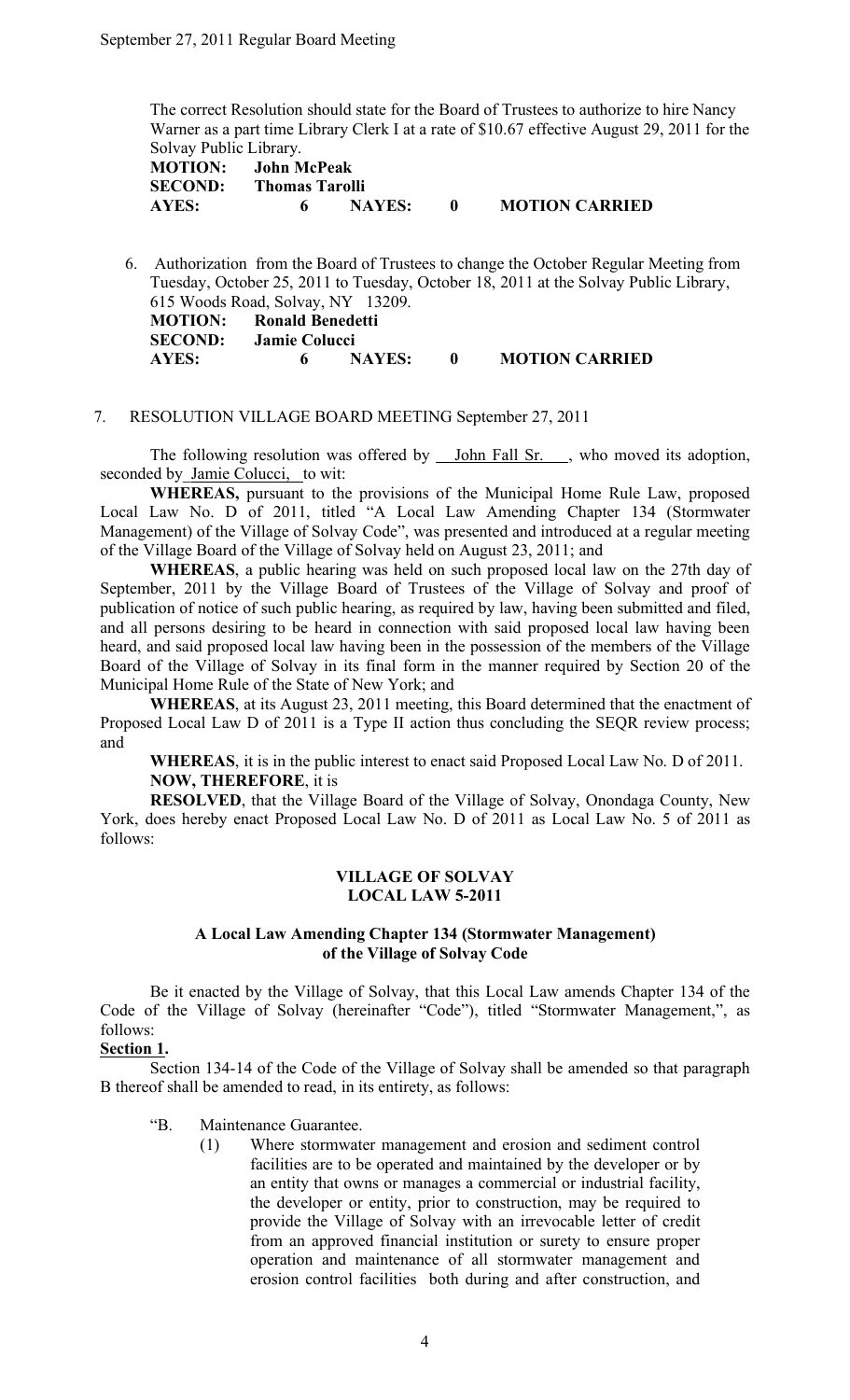until the facilities are removed from operation. If the developer or entity landowner fails to properly operate and maintain stormwater management and erosion and sediment control facilities, the Village of Solvay may draw upon the account to cover the costs of proper operation and maintenance, including engineering and inspection costs.

(2) In addition to or in lieu of the foregoing, where stormwater management and erosion and sediment control facilities are to be operated and maintained by the developer or by an entity that owns or manages a commercial or industrial facility, the developer or entity landowner prior to construction, may be required to enter into an Agreement with the Village of Solvay setting forth maintenance and operation requirements for said stormwater management and erosion and sediment control facility and enforcement alternatives, in a form acceptable to the Village. If said stormwater management and erosion and sediment control facilities are not properly operated and maintained in accordance with said Agreement or approved plans, the Village shall give the developer and/or entity landowner thirty (30) days written notice to comply with the operation and maintenance provisions of the said Agreement or approved plans. If the developer and/or entity landowner shall fail to so comply with the operation and maintenance provisions of the said Agreement or approved plans within said thirty (30) day period, the Village may take such remedial steps as are necessary to bring said facility into compliance with the said operation and maintenance requirements of said Agreement or approved plans and the cost of such remedial measures shall be assessed as a lien on the property and shall be charged to the landowner's tax bill."

## **Section 2. Effective Date.**

This Local Law shall take effect upon its filing with the New York Secretary of State.

The question of the adoption of the foregoing resolution was duly put to a vote and upon roll call, the vote was as follows:

| <b>Jamie Colucci</b>    | <b>Trustee</b> | <b>Voted</b> | Yes            |
|-------------------------|----------------|--------------|----------------|
| <b>Ronald Benedetti</b> | <b>Trustee</b> | <b>Voted</b> | Yes            |
| <b>Daniel Bellotti</b>  | <b>Trustee</b> | <b>Voted</b> | <b>Excused</b> |
| <b>Thomas Tarolli</b>   | <b>Trustee</b> | <b>Voted</b> | Yes            |
| John Fall, Sr.          | <b>Trustee</b> | <b>Voted</b> | Yes            |
| <b>John McPeak</b>      | <b>Trustee</b> | <b>Voted</b> | Yes            |
| Kathleen A. Marinelli   | <b>Mayor</b>   | Voted        | Yes            |

The foregoing Resolution was thereupon declared duly adopted.

### **DATED: September 27, 2011**

8. Authorization from the Board of Trustees to approve that once Kevin Gilligan approves the bid package from W.M. Engineers, that the Village goes out to bid for the sale of the Freeman Ave. fire house.

| <b>MOTION:</b> Jamie Colucci |                         |        |                       |
|------------------------------|-------------------------|--------|-----------------------|
| <b>SECOND:</b>               | <b>Ronald Benedetti</b> |        |                       |
| AYES:                        | 6.                      | NAYES: | <b>MOTION CARRIED</b> |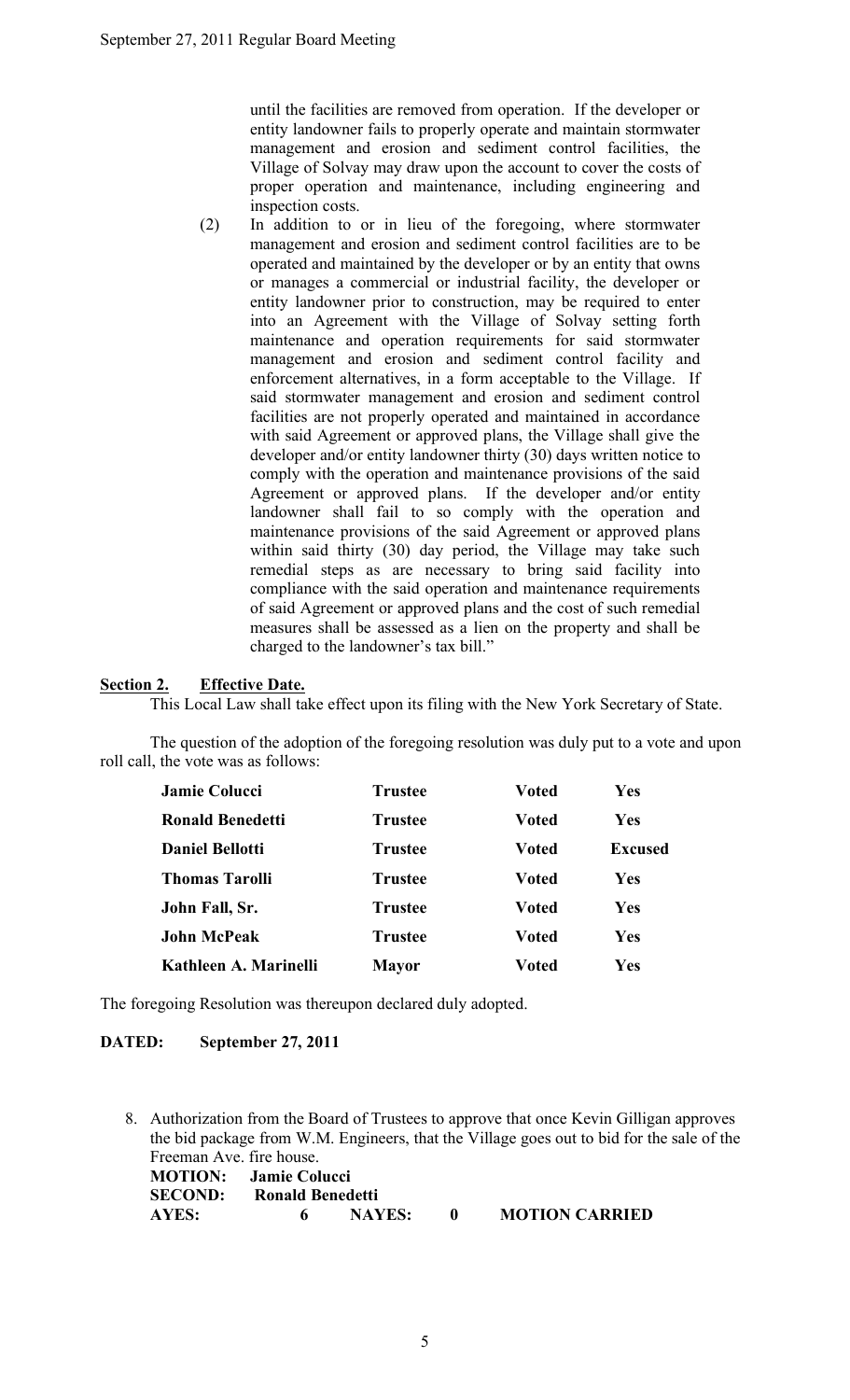9. Authorization from the Board of Trustees to approve the budget modifications:

### To: Mayor Marinelli & Trustees September 27, 2011

**From: Mike Fecco**

## **Village of Solvay General Fund Schedule of Proposed Budget Modifications For Approval at the September 2011 Regular Board Meeting**

|                |       | (as modified)         | proposed             | newly modified          |
|----------------|-------|-----------------------|----------------------|-------------------------|
| <b>Account</b> | Title | <b>Current Budget</b> | <b>Budget</b><br>Mod | <b>Budget</b><br>Amount |

### **Revenue**

| 410010A | <b>Real Estate Taxes</b>           | 2,957,009 | (3,500) | 2,953,509 |
|---------|------------------------------------|-----------|---------|-----------|
| 415210A | <b>School Resource Officer</b>     |           |         | 0         |
| 415890A | <b>Other Public Safety Income</b>  | 1,000     | 7,500   | 8,500     |
| 420250A | Pool Fees                          | 3,500     | 4,089   | 7,589     |
| 424100A | <b>Rental of Real Property</b>     | 12,000    | (3,500) | 8,500     |
| 425550A | <b>Permits</b>                     | 2,500     | 2,110   | 4,610     |
| 426550A | Misc. Sales - Other                | 2,500     | 4,282   | 6,782     |
| 426800A | <b>Insurance Recoveries</b>        |           | 307     | 307       |
| 426900A | <b>Other Compensation for Loss</b> |           | 65      | 65        |
| 427050A | Gifts & Donations - Field Days     | 7,000     | (300)   | 6,700     |
| 427700A | <b>Other Authorized Revenues</b>   |           | 552     | 552       |
| 430010A | State Aid - Per Capita             | 175,000   | (1,907) | 173,093   |
|         |                                    |           |         | 0         |
|         |                                    |           |         | 0         |
|         | <b>Total</b>                       | 3,160,509 | 9,698   | 3,170,207 |

## **Expenses**

| 551103A | <b>Street Maintenance - CHIPS</b> | 100,000 | (5, 124) | 94,876      |
|---------|-----------------------------------|---------|----------|-------------|
| 551104A | Street Maintenance - Other        | 180,000 | 5,124    | 185,124     |
| 590508A | <b>NYS Unemployment</b>           |         | 9,698    | 9,698       |
|         |                                   |         |          |             |
|         |                                   |         |          | $\mathbf 0$ |
|         |                                   |         |          | 0           |
|         |                                   |         |          | $\Omega$    |
|         |                                   |         |          | 0           |
|         | <b>Total</b>                      | 280,000 | 9,698    | 289,698     |

| <b>MOTION:</b> | <b>John McPeak</b> |                       |
|----------------|--------------------|-----------------------|
| <b>SECOND:</b> | John Fall Sr       |                       |
| AYES:          | <b>NAYES:</b>      | <b>MOTION CARRIED</b> |

10. Authorization from the Board to approve the DPW put the following five (5) vehicles up for auction. 1999 Dodge Pick – Up 2000 Chevy Silverado 2008 F-350 (2) 2003 Ford Crown Victoria **MOTION: John Fall Sr. SECOND: Ronald Benedetti AYES: 6 NAYES: 0 MOTION CARRIED**